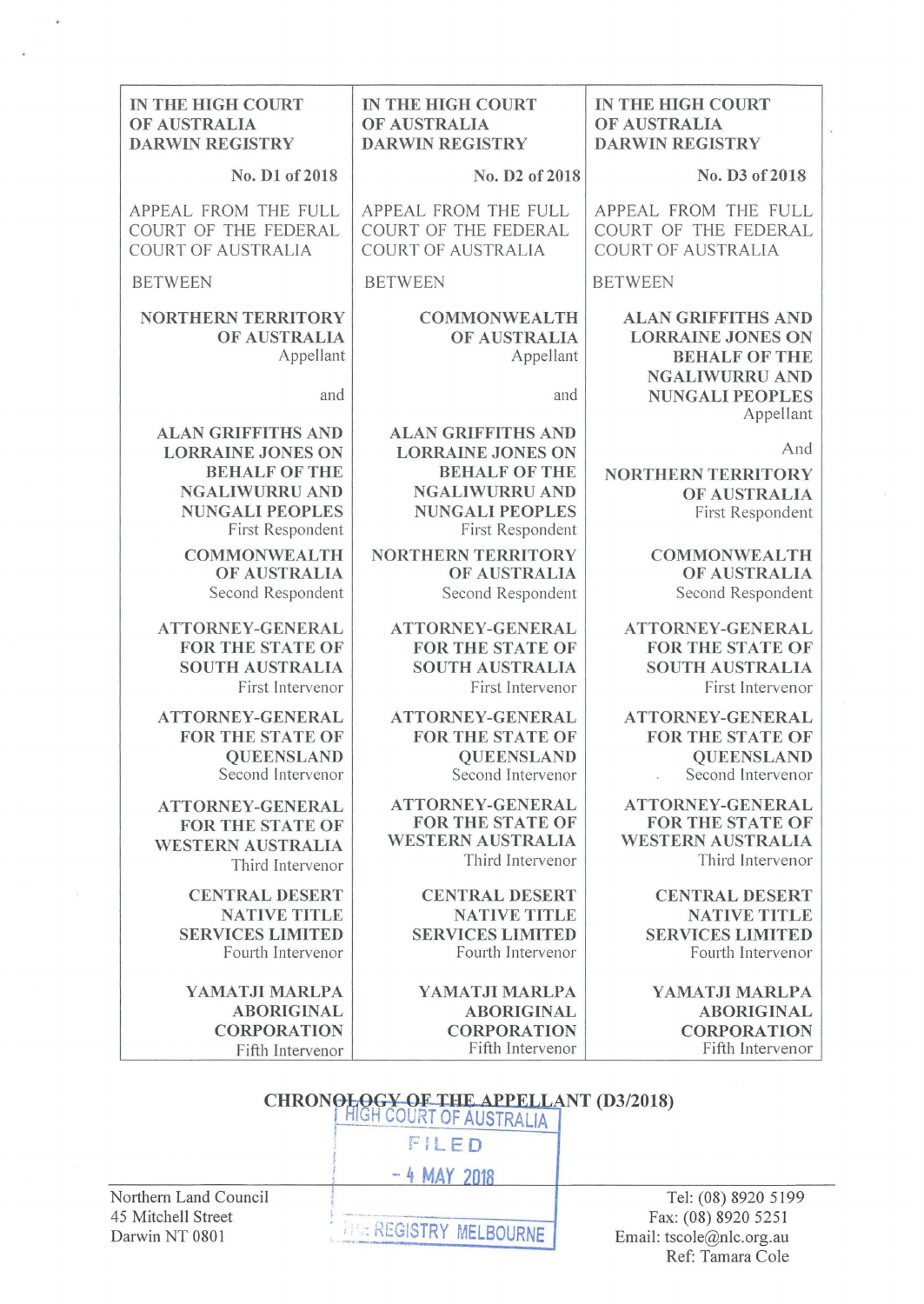## Part I: Certification

 $\epsilon$ 

1. This chronology is suitable for publication on the Internet.

## Part II Chronology

2. The Appellant in D3 of 2018 refers to the following events and otherwise adopts the chronologies filed by the Northern Territory in D1 of 2018 and by the Commonwealth in D2 of 2018.

| Date              | Event                                                                                                                             | Reference <sup>1</sup>                       |
|-------------------|-----------------------------------------------------------------------------------------------------------------------------------|----------------------------------------------|
| 10 May 1975       | Proclamation of Town of Timber<br>Creek and setting apart of land as<br>town lands under Crown Lands<br>Act 1931 (NT)             | [2016] FCA 900 [28]<br><b>CAB 110; GFM11</b> |
| 31 October 1975   | Racial Discrimination Act 1975<br>(Cth) commences                                                                                 |                                              |
| 1985, 1986        | Survey and sub-division of Lots<br>for Wilson Street, Lawler Court,<br>George Street                                              | GFM55-57                                     |
| 1985 to 1996      | Grants over the Lots of leasehold<br>convertible to freehold and of<br>freehold                                                   | [2017] FCAFC 106 [10]<br>CAB 270-3           |
| 1 January 1994    | <i>Native Title Act 1993</i> (Cth)<br>commences                                                                                   |                                              |
| 10 March 1994     | Validation (Native Title) Act 1994<br>(NT) commences                                                                              |                                              |
| 23 December 1996  | Judgment in Wik Peoples v<br>Queensland (1996) 187 CLR 1                                                                          |                                              |
| 30 September 1998 | Native Title Amendment Act 1998<br>(Cth) commences                                                                                |                                              |
| 1 October 1998    | Validation of Titles and Actions<br>Amendment Act 1998 (NT)<br>commences                                                          |                                              |
| 1999              | Notices of acquisition for Lots 47,<br>97-100, 109 and 114                                                                        | GFM12                                        |
| 1999, 2000        | Native title claims made in<br>relation to Lots 47, 97-100, 109<br>and 114 and other land in Town<br>and waterway of Timber Creek | [2017] FCAFC 106 [29]<br><b>CAB 278</b>      |
| 17 July 2006      | Judgment in native title claim<br>proceedings                                                                                     | [2014] FCA 256 [2]<br>CAB <sub>9</sub>       |

<sup>&</sup>quot;CAB" is Core Appeal Book; "GFM" is the Claim Group's Further Materials.

 $\bf{1}$